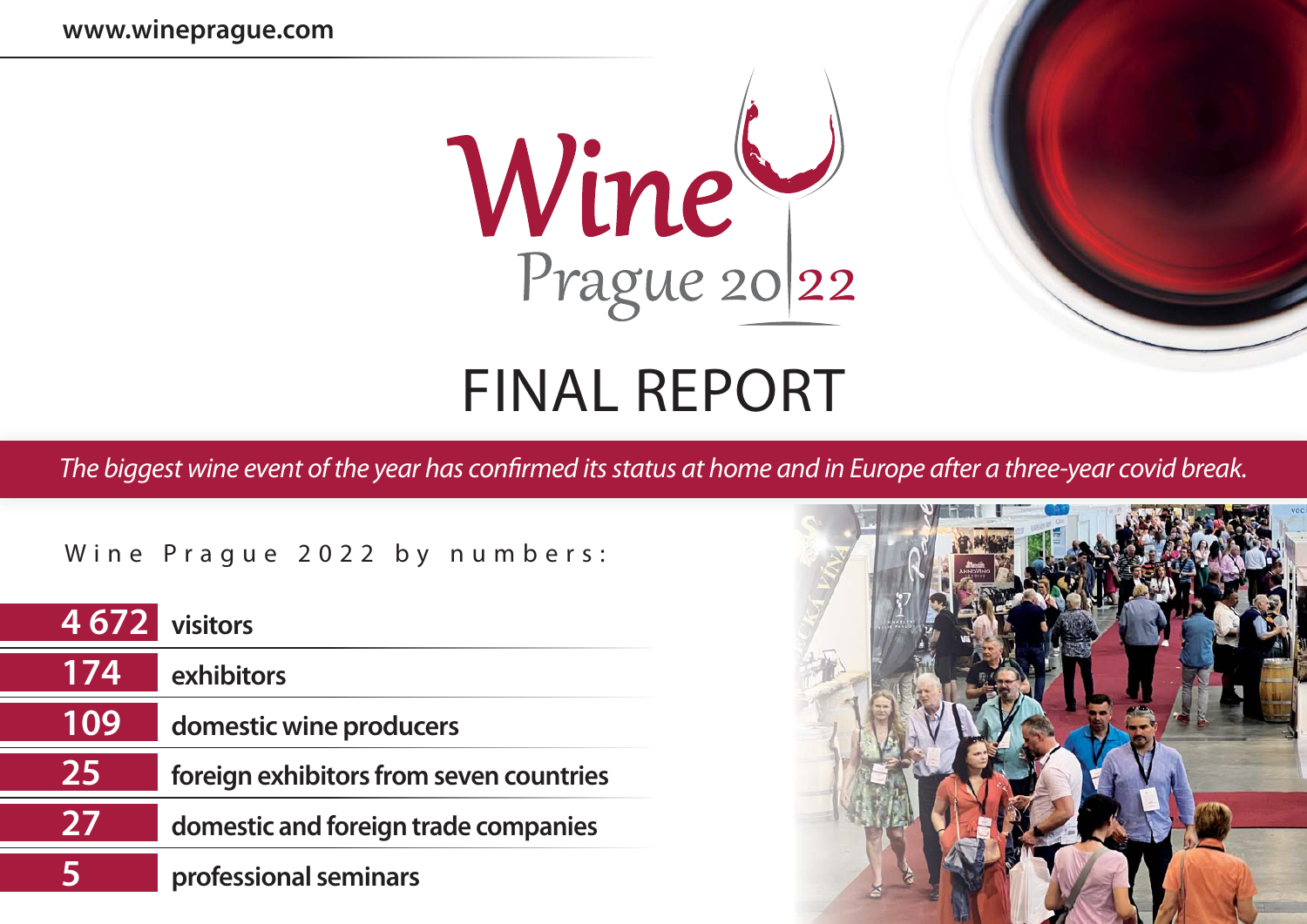## **After two days full of tastings, presentations and business meetings, the Wine Prague 2022 International**  Wine Fair closed its doors on Wednesday 11 May and once again confirmed its role as the largest and **most important wine event in the Czech Republic and a major wine fair in the Central and Eastern Europe.**

The 6th edition of Wine Prague took place at the "PVA EXPO PRAHA" Letňany exhibition centre on May 10 and 11. The fair was held after a three-year break forced by the pandemic of covid-19 and epidemiological measures. With the gradual relaxation and return to normal life, the demand for the traditional way of presenting wines and meeting clients is huge, as evidenced by the number of domestic and international events, presentations and fairs taking place during this spring. It is precisely because of the very rich spring programme of domestic and international events, and also at the request of many exhibitors in previous years, that the organisers decided to shorten the fair to two days. This brought with it a very intensive programme and a great interest of visitors. The two days of the fair were thus entirely devoted to wine, its cultural promotion, education and, above all, a number of business meetings and negotiations. This year, the entire exhibition space was arranged in one exhibition hall and divided in such a way as to make the whole fair more compact, more accessible and the location of the exhibitions essentially equal.

A total of 174 exhibitors and 4,672 visitors attended the Wine Prague 2022 International Fair. Again this year, visitors were treated to a very attractive accompanying programme of tastings and seminars. For example, Piálek & Jäger Winery presented its wines, top wines from the south of France were presented in two masterclasses by Bandol.cz, Zebra Wines offered wines from the Tuscan winery Bacci Wines and a hot new product  $\neg$  the new line of Riedel Veloce glasses - was presented by Advivum and Riedel representative for Europe Ms. Lauren Kline.

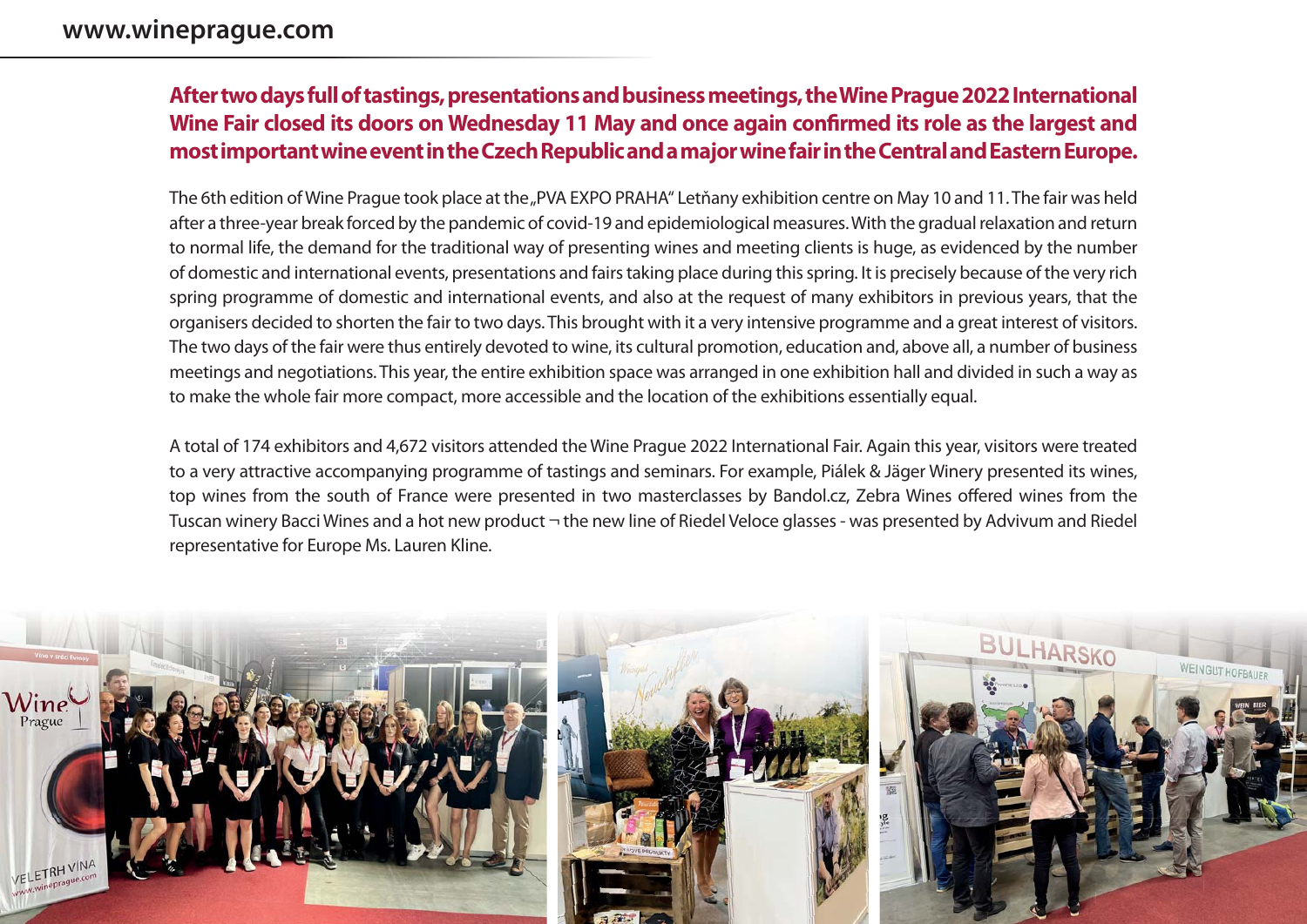## **www.wineprague.com**

Wine Prague 2022 was attended by many restaurateurs, sommeliers, F&B managers and, of course, wine merchants, including buyers from all major supermarkets and hypermarkets. And not to forget the many other products and services offered that are directly related to wine and gastronomy. Especially for wine merchants and gastronomy professionals, Wine Prague 2022 thus brought a great number of opportunities to establish and develop business relationships and optimise their portfolios. This was ultimately reflected in the positive evaluation of the fair by winemakers and visitors alike.

The organizer of Wine Prague 2022 was, as in previous years, the company Yacht, s. r. o., with many years of experience in organizing successful exhibitions and trade fairs. The main media partner and co-organizer of this professional wine festival has been WINE & Degustation magazine since the beginning. Wine Prague 2022 was held with the support of the Wine Fund of the Czech Republic, and the partners were the Association of Sommeliers of the Czech Republic and the KVĚTNÁ 1794 glassworks, which supplied topquality hand-blown glasses for the various styles of wines tasted at the fair. Another partner was Krondorf, a supplier of Czech mineral water of the highest quality.

"We were very much looking forward to Wine Prague 2022. There is a sense of tension in the whole industry after a long break and the need to meet normally again and create new business opportunities. This is true both from the side of winemakers and professionals, i.e. wine merchants, importers and the re-emerging restaurant and hotel sector. And we can't forget the top private clientele, who literally kept many winemakers and importers afloat throughout the covid lockdowns. Visitor interest was really high this year, with the shortening of the fair to two days adding to its intensity. Personally, I am very happy that this year we managed to invite two new Czech companies to participate and partner with us - KVĚTNÁ 1794 glassworks, a supplier of glass of the highest world quality, and Krondorf,